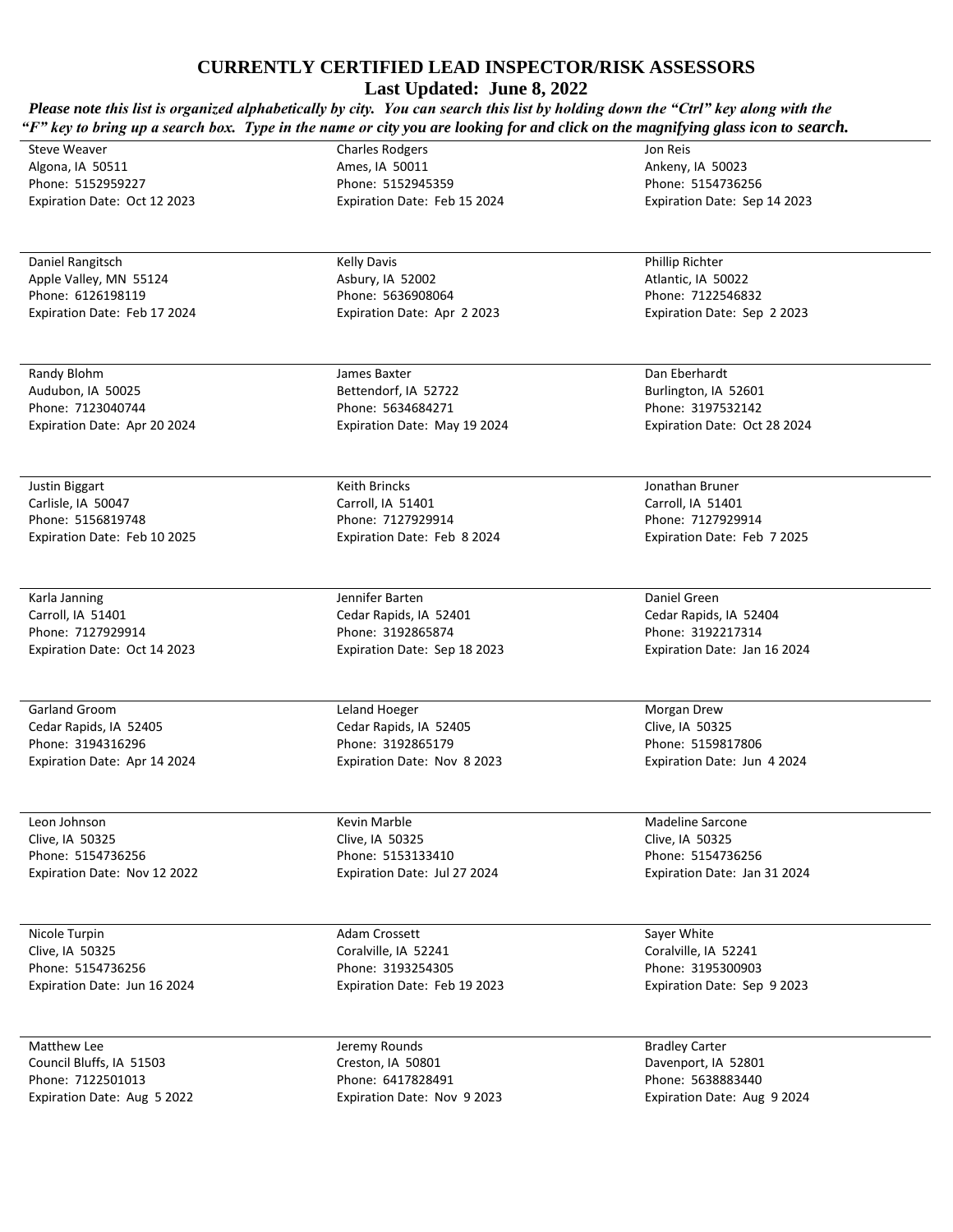**Last Updated: June 8, 2022**

*Please note this list is organized alphabetically by city. You can search this list by holding down the "Ctrl" key along with the "F" key to bring up a search box. Type in the name or city you are looking for and click on the magnifying glass icon to search.* 

Alan Conner Davenport, IA 52801 Phone: 5638882001 Expiration Date: Feb 20 2023

Steven Fucaloro Des Moines, IA 50315 Phone: 5152498086 Expiration Date: Oct 22 2023

Jacob Huxford Des Moines, IA 50310 Phone: 5154736256 Expiration Date: Jan 19 2024

Roger Benz Dubuque, IA 52001 Phone: 5635894239 Expiration Date: Oct 18 2022

Timothy Griebel DUBUQUE, IA 52003 Phone: 5635822650 Expiration Date: Aug 6 2022

Carl Reimer Dubuque, IA 52002 Phone: 5635564166 Expiration Date: Feb 6 2024

Tyler Pederstuen Eagan, MN 55123 Phone: 6517880622 Expiration Date: Jan 22 2024

Richard Randall Hiawatha, IA 52233 Phone: 3193937811 Expiration Date: Apr 21 2024

Samuel Becker Iowa City, IA 52245 Phone: 3193543040 Expiration Date: Jul 11 2023 Molly Newell Davenport, IA 52803 Phone: 5633232262 Expiration Date: Mar 10 2024

Mark Gregory Des Moines, IA 50310 Phone: 5153238950 Expiration Date: Mar 31 2024

Eric Mueggenberg Des Moines, IA 50317 Phone: 5159814528 Expiration Date: Apr 3 2024

Jason Duba Dubuque, IA 52001 Phone: 5635891724 Expiration Date: Sep 9 2022

Elizabeth Kemp Dubuque, IA 52001 Phone: 5636905720 Expiration Date: Nov 3 2023

John Tharp Dubuque, IA 52002 Phone: 5635802546 Expiration Date: Jun 1 2024

Richard Dewater Evansdale, IA 50707 Phone: 3194048489 Expiration Date: May 1 2024

MacKenzie Koepke Independence, MO 64055 Phone: 8165695256 Expiration Date: May 4 2024

Doug Black Iowa City, IA 52245 Phone: 3193310239 Expiration Date: Sep 29 2024 Samantha Bodnar Des Moines, IA 50310 Phone: 5156398087 Expiration Date: Jan 8 2024

Fred Hale Des Moines, IA 50309 Phone: 5153235335 Expiration Date: Jan 28 2025

Jamie Papian Des Moines, IA 50322 Phone: 5153311690 Expiration Date: Mar 16 2024

Lucas Gonyier Dubuque, IA 52001 Phone: 5635813692 Expiration Date: Jun 1 2024

Walter Nims Dubuque, IA 52002 Phone: 5636905771 Expiration Date: Apr 2 2023

Angela Ventris Dubuque, IA 52001 Phone: 5638803919 Expiration Date: Mar 15 2025

Eric Lindeen Grimes, IA 50111 Phone: 515735229 Expiration Date: Nov 10 2023

Audra McCaslin Independence, MO 64057 Phone: 4025408198 Expiration Date: Dec 20 2024

William Goodale Iowa City, IA 52246 Phone: 3193302893 Expiration Date: Nov 14 2022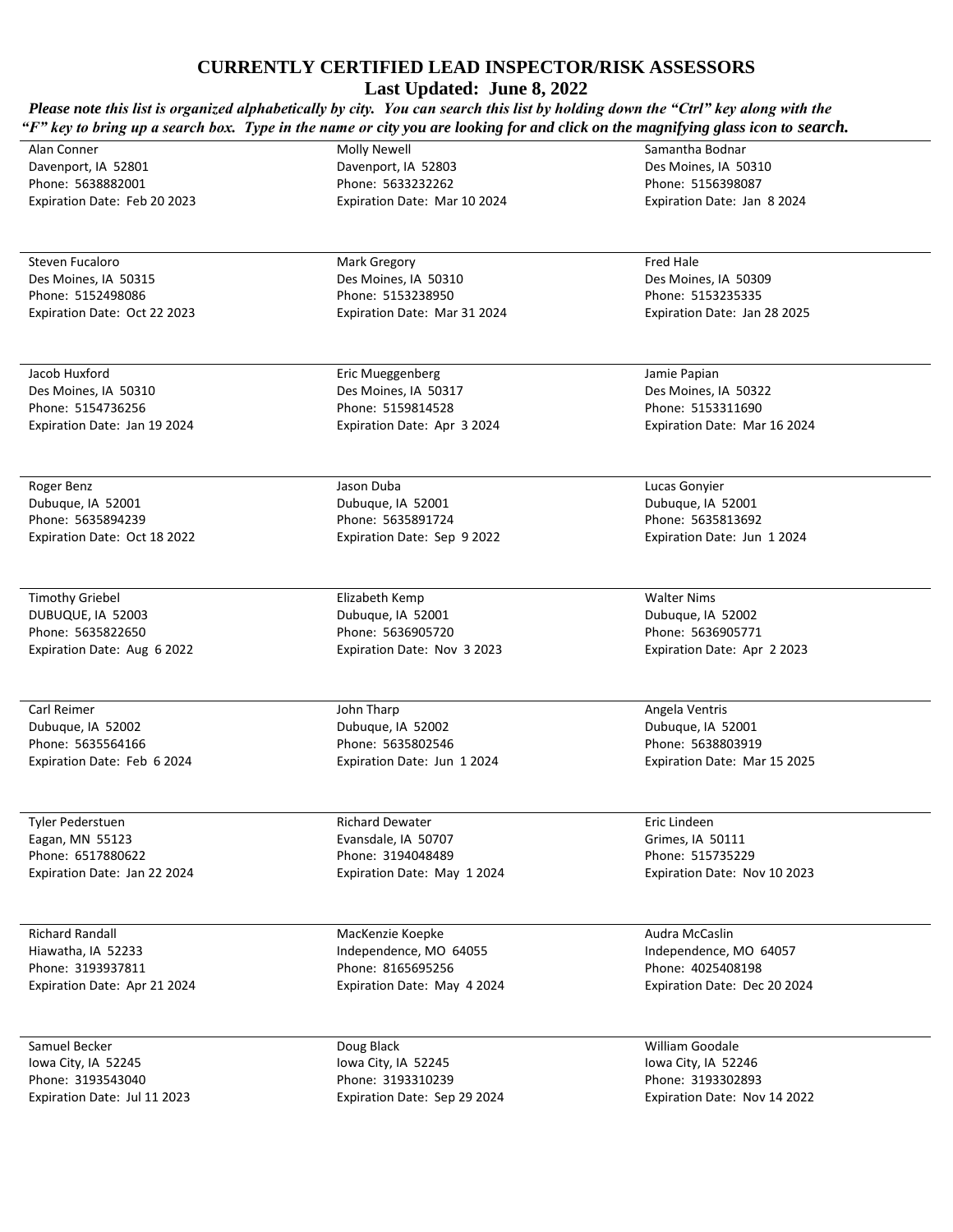**Last Updated: June 8, 2022**

*Please note this list is organized alphabetically by city. You can search this list by holding down the "Ctrl" key along with the "F" key to bring up a search box. Type in the name or city you are looking for and click on the magnifying glass icon to search.* 

> Tyler Klostermann Iowa City, IA 52240 Phone: 5635431456 Expiration Date: Dec 20 2022

Karla Granger Kansas City, KS 66106 Phone: 9134325500 Expiration Date: Jul 30 2023

Zachary Usher Kansas City, MO 64119 Phone: 3146828696 Expiration Date: Dec 18 2023

Phillip Thomas Louisville, NE 68037 Phone: 4026703661 Expiration Date: Feb 28 2024

Tim Hitchcock Mason City, IA 50401 Phone: 6414219308 Expiration Date: Jan 29 2023

Jeff Smith

Allison Nichols Omaha, NE 68144 Phone: 4023302202

Angela Koppes Sherrill, IA 52073 Phone: 5635804502

North Kansas City, MO 64117 Phone: 8162315580 Expiration Date: Dec 21 2023

Expiration Date: Mar 16 2024

Brian Jensen Iowa City, IA 52240 Phone: 3193565137 Expiration Date: Mar 11 2023

John Lathrum Johnston, IA 50131 Phone: 5152947193 Expiration Date: Aug 19 2023

Amy Peacock Kansas City, MO 64108 Phone: 9134841532 Expiration Date: Feb 28 2025

Sherry Whiteside Lincoln, NE 68516 Phone: 4798568969 Expiration Date: Mar 3 2024

Jacqueline Pippin Marshalltown, IA 50158 Phone: 6417516190 Expiration Date: Aug 25 2024

Michelle Metzger Muscatine, IA 52761 Phone: 5632624141 Expiration Date: Sep 19 2024

Tim Jacobsen Omaha, NE 68137 Phone: 4026979747 Expiration Date: Feb 19 2024

Louis Whisonant Omaha, NE 68127 Phone: 4023300763 Expiration Date: Dec 30 2023

Mike Bauer Sioux City, IA 51102 Phone: 7122796277 Expiration Date: Feb 17 2024 Terry Gilmore Sioux City, IA 51103 Phone: 7122555485

Expiration Date: Feb 22 2024

Expiration Date: Mar 24 2023

David Powers Iowa City, IA 52240 Phone: 3193565233 Expiration Date: Mar 8 2024

Phillip Halsted Kansas City, MO 64105 Phone: 4024696194 Expiration Date: Dec 3 2022

Zachary Kuhr Lincoln, NE 68528 Phone: 4022618130 Expiration Date: Sep 4 2022

Mark Culver Marion, IA 52302 Phone: 3193659941 Expiration Date: Jan 27 2024

Alexander Davis Milan, IL 61264 Phone: 3095588285 Expiration Date: Mar 31 2024

Brock Flowers Omaha, NE 68138 Phone: 4029904781 Expiration Date: Jul 30 2024

Paul Virgillito Omaha, NE 68127 Phone: 4023300763 Expiration Date: Aug 10 2023

Roseann Sabers Sherrill, IA 52073 Phone: 5635907882 Expiration Date: Mar 14 2025

Terry Gilmore Sioux City, IA 51103 Phone: 7122049272 Expiration Date: Sep 25 2024

*Please note this list is organized alphabetically by city. You can search this list by holding down the "Ctrl" key along with the "F" key to bring up a search box. Type in the name or city you are looking for and click on the magnifying glass icon to search.*